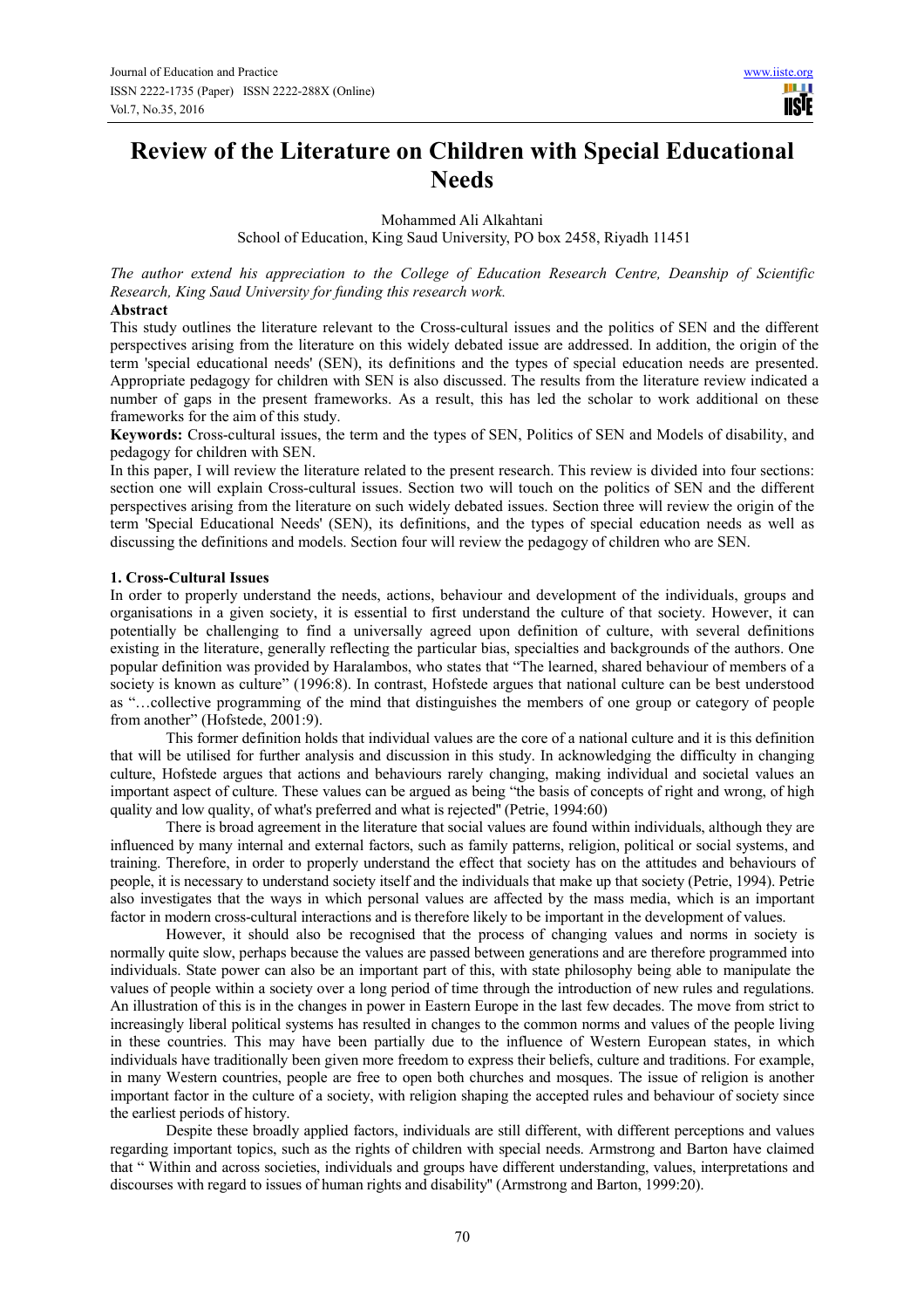In essence, it can therefore be said that national culture affects individual values, which then inform the way that people behave. A number of models exist in order to explain national culture, one of which is Hofstede's (1993) five-dimensional model of national culture. The dimensions that Hofstede uses are: (i) Power distance; (ii) Individualism/collectivism; (iii) Masculinity/femininity; (iv) Uncertainty avoidance; and (v) Long-term/short-term orientation. These dimensions are summarised in more detail below:

## *Power Distance (PD)*

This dimension describes culture in terms of unequal levels of social status in a society, which means that power is not allocated evenly or fairly between members of the population.

# *Individualism versus Collectivism (IC)*

This describes "the relationship between the individual and the collectively that prevails in a given society" (Hofstede, 2001: 209). This dimension therefore describes the degree with which an individual is integrated into a particular society.

## *Masculinity versus Femininity (MF)*

This dimension refers to how clearly gender roles are defined in a society. For example, the gender roles are classically very clear in masculine societies, where men are expected to be tough and women are expected to be gentle.

## *Uncertainty Avoidance (UA)*

This refers to how stressed individuals feel when they are not sure about their future.

# *Long-term versus Short-term Orientation (LSO)*

This is the last of Hofstede's dimensions is that the values are characteristically associated with short-term orientation, such as protection of reputation, fulfilment of social responsibilities and a respect for tradition, are balanced by those values that are deemed to be long-term: perseverance and the ability to make sacrifices for long term gains (Hofstede, 2001). These make it possible to understand what people are focusing on and especially whether they are more concerned with a short-term or long-term approach to life.

The ways in which these attitudes manifest in different countries and different cultures can be explained by means of Hofstede's cultural dimensions (Routamaa, Hautala and Mohsin, 2007). For example, the countries of Northern Europe could be seen as individual and feminine, in contrast to Arabic countries which are collective and masculine. In addition, there are often systemic differences in values and attitudes of these cultures (ibid).

By using these five dimensions above, it is possible to more fully understand a culture, which can enable deeper understanding of the individual actions and beliefs within that particular society. Hofstede (1980, 1997, and 2003) claims that Western societies tend to be orientated towards individualism, with people being motivated by personal or family needs, and which suggests that historical or cultural issues are less important in these societies than in Eastern countries. According to Dimmock and Walker (1999:98) stated that "eastern and less- developed societies are more collectivist". However, the caveat to this is that immigration is making these Western countries more multi-cultural. In this theory, Eastern societies are more collectively orientated, placing greater emphasis on culture and history, which affects individual behaviour within the societies. For example, this perspective is likely to influence the attitude of people towards those with special needs. The individualistic approach of Western people manifests in a strong sense of human rights, with the development of human rights, guidance and laws to protect children with special needs. This position holds that the state has a responsibility to implement policies and run institutions that meet the special needs of children and guarantee the protection of their rights. It is therefore evident that improved understanding of national cultural values and norms is an essential step in understand the perception and attitudes about children with special needs, as "In terms of child-rearing practices or childcare, we derive our meaning and understanding of childhood from our culture" (Owusu-Bempah, 1999: 20).

Cross- cultural issues have been extended to include at least in the Arab world. In cooperation with UN Convention, many of the Arab countries such as Saudi Arabia; the United Arab Emirates; Jordan; Syria; Morocco; Bahrain and Egypt signed an agreement in 1991 to deal with the Principles underpinning of special education policy ( ElZein,2009). The Arab countries began for providing the needs and rights for children with SEN in 1991(ibid).

# **2. Children with Special Education and Politics**

Politics plays an important influence over individuals and societies. It can have an enormous effect on markets and commerce, as well as on the manner in which state services are administered. For instance, welfare care is influenced by formal policies which determine how the requirements of individuals and the community should be met. To discuss the terms of children with special needs and politics, one should approach the definition of disability from a pressure group's point of view. Oliver's (1990) argues that: "If disability is defined as social oppression, then disabled people will be seen as the collective victims of an uncaring or unknowing society rather than as individual victims of circumstance" (Oliver, 1990: 2).

If such a point of view is acknowledged, it will lead to social approaches that will be directed toward the reduction of repression instead of towards compensating for the disability. The significance of a formal (political)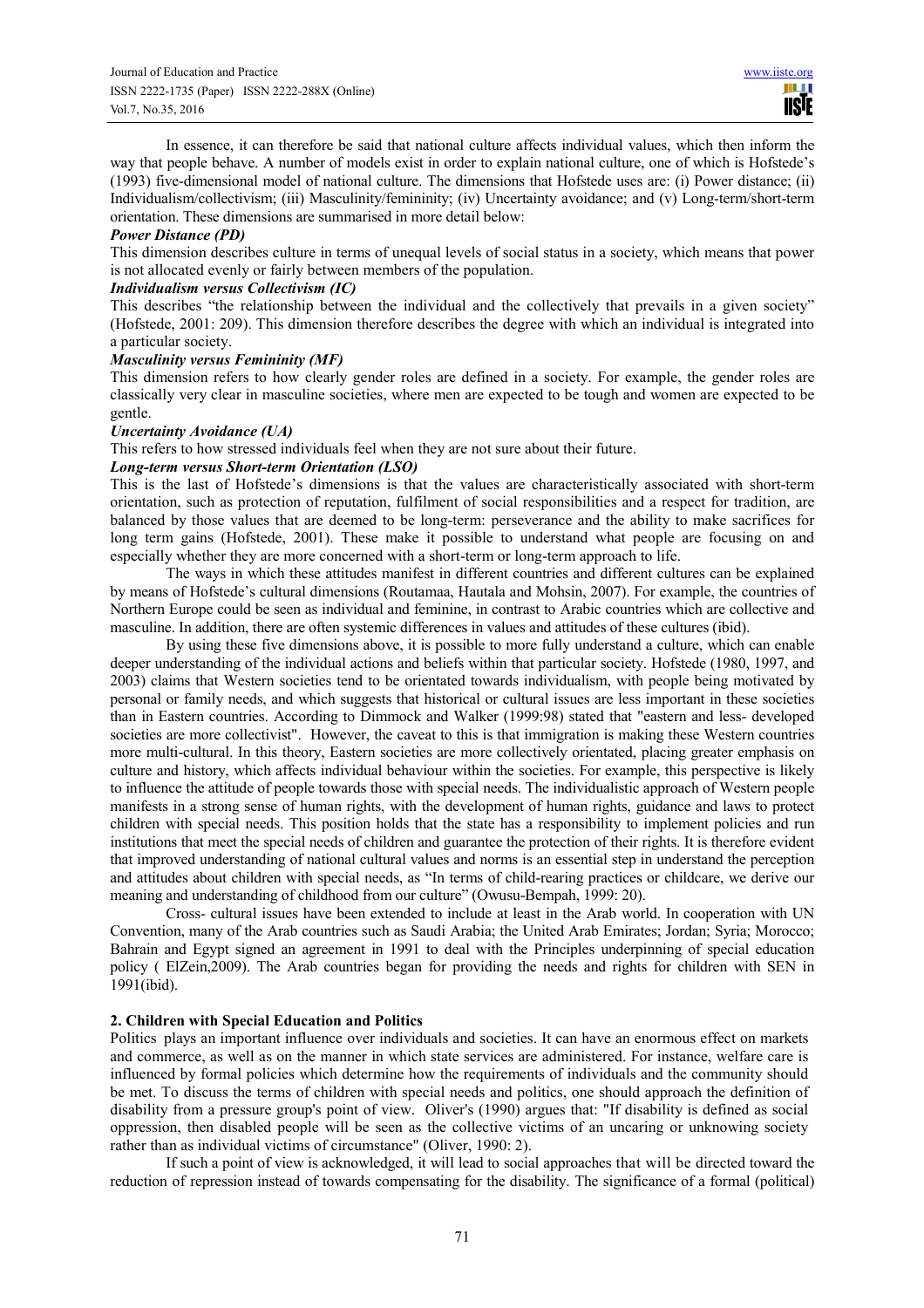definition of disability lies in the rising number of the urban poor in contemporary industrialised nations. With regard to the process of identification and categorisation, disability has often become an essential classification which offers an appropriate social status to those who might be described as unable to acquire a job, in comparison to those who might be categorised as disinclined to do so, as argued by Oliver (1990). One can also provide another key factor for the significance of a political description when considering the financial consequences on a disabled child.

In terms of the most important challenges facing parents of a child with special needs or disability, they include offering a useful plan for their child's mental and emotional growth with suitable care and learning. The major impacts on the growth of such children, this is the part played by the government and its national policies. There are several rules for children with special needs, including policies for separation or inclusion in the educational process. These regulations and rules can affect families and how their special needs children develop. This in fact brings forward the 'for or against' family rights debate. As notes by Pugh (1968:39) the impact of state intervention on the family can be seen in the fact that: "How far parents are able to share in making realistic plans for their child will bear some relation to their intelligence and emotional maturity. It will depend on their capacity for looking ahead; on their ability to see the child as an individual with needs differentiated from their own; on the extent to which they have been able to come to terms with the separation and with the role of the local authority". The next Section presents the origin of the term 'special educational needs' (SEN), its definitions, and the types of special education needs as well as discussing the definitions and models of disability.

# **3. The Origin of the Term 'Special Educational Needs'**

Special education is one of the more recently developed areas in the field of education and psychology. The scientific study of this aspect of education can be traced to the beginning of the last century. Whilst children with exceptional needs have always existed, special education programs are a relatively recent development. Considerable controversy exists about the history of this field, and its legal and moral implications (Armstrong, 2003). Therefore, in this section the historical and cultural perspectives of special education needs are discussed. In the eighteenth century, French and American academics conducted investigations into the educational needs of individuals with certain types of disability, such as deafness. In the nineteenth century, this interest widened to include a focus on those children with mental disabilities. Classically, the services provided to these children tended to focus on the provision of protection, sheltering them from the outside community *''Institutionalization''* because of the difficulties they faced in adapting to everyday life. The democratic ideals championed by the French and American revolutions led to a call for the education of these exceptional children in special schools or institutions of their own (Weijers, 2000).

The modern notion of special education began in the nineteenth century with the emergence of associations specialising in the legislation surrounding special education, and in the creation of programs for each category of special education. Specific legislation has subsequently been drawn up and implemented in many countries to ensure that children receive a minimum level of appropriate education (Fred, 1986).

In the last few years, developed countries such as the United Kingdom and United States of America have taken the initiative to pass various legislations to support the education of individuals with SEN (Frederickson, Osborne and Reed, 2004). The current research outlines some of the legislation for people with special educational needs in the United States and Britain. An example in the USA is the 'Education for all: Handicapped Children Act (1994)' which sought to ensure that the following objectives were met: "...to follow and assess the case in proportion to the circumstances of disability; to provide Special Education and Related Services... [to ensure that] disabled children with special educational needs receive Support Services to face their educational needs" (Turnbull, 1986).

Provisions intended to serve those individuals with special needs have evolved through a number of stages, however. In the USA changes began with the Individuals with Disabilities Education Act (IDEA), first issued in 1975. IDEA aimed to ensure appropriate education for all students with disabilities throughout the various states. Section 504 of the Rehabilitation Act was subsequently adopted in 1977 and guaranteed individuals with disabilities involvement in any federal program or activity regardless of their disability. Finally, the Family Education Rights and Privacy Act of 1974 attempted to protect the rights of disabled children and parents and supported funding for their education (Brookshire and Klotz, 2002). These were positive Acts towards proper special education provision. However, these Acts still focused on the principle of ensuring provision of the Least Restrictive Environment (REI). Under This REI, the environment would be more similar to the educational environment provided for their non-disabled peers where parents can be involved in their children's educational programs and related decisions. In general, the concept of the REI has been developed to ensure a *'free appropriate public education'* (Rodger, 1995). What is more, the REI seeks to achieve two main goals; first, determine eligibility of students for special education services regardless of the circumstances of their disability; second, to determine the nature of special education services that a disabled student will receive. The debate around the concept of 'least restrictive environment' has centred about the nature of the educational programs rather than the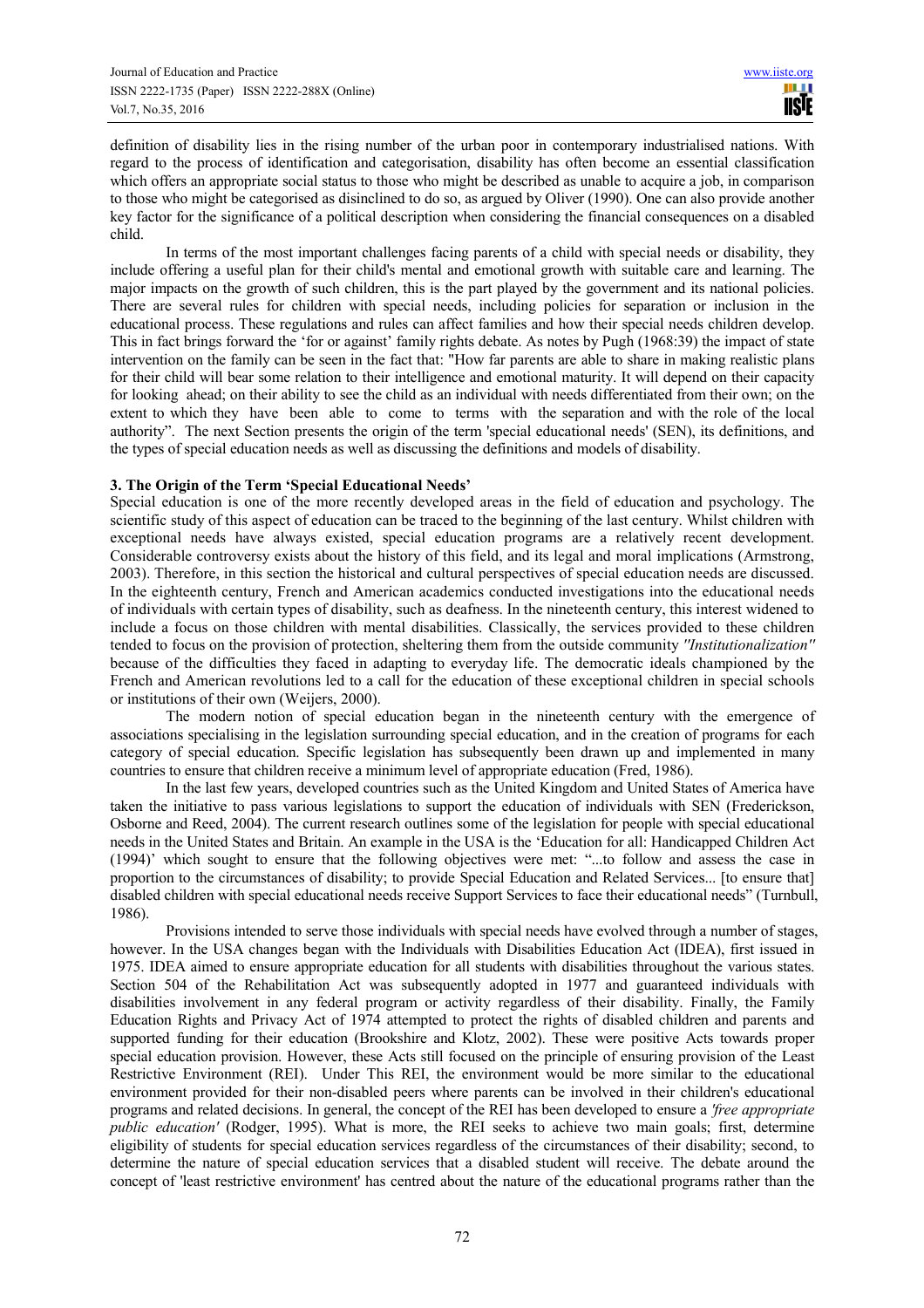educational placement. The educational placement is normally an open option which is not determined by the needs and characteristics in the same way as it controls the nature of the educational programs, which should reflect their needs and characteristics in an individual manner. In other words, the placement of children in special education programs should be constantly justified, not only in determining the validity of the educational placement, but in the value of the program and its impact on their abilities (Smith and Hilton, 1994).

The UK is one of the countries to focus on the introduction of legislation for people with SEN; this interest started to materialise after the introduction of Law No. 142/94 in the United States of America (Tod, 1999). Over the past two decades, the field of special education has undergone some significant changes. In the early 1970s, educators viewed learning difficulties as an issue resulting from the child's interaction with their environment, as opposed to difficulties emanating from the child itself (Riddell and Brown, 1994). This was acknowledged in the Warnock report (DES, 1978) where policy developments in the 1980s and 90s were rooted in this perception. According to Riddell and Brown (1994:9) "the legislation abolished statutory categories of handicap, established the concept of special educational needs and provided for assessment procedures and the drawing up of an official document stating the nature of the child's special needs and the measures proposed by the education authority to meet these needs."

 A new system of social values and education was introduced by the 1988 Education Reform Act for England and Wales (Riddell and Brown, 1994), and major results of implementing this Act were the National Curriculum and national assessment. Riddell and Brown (1994) also believed that several educationalists considered a change in education to be beneficial for children with special educational needs; in particular, this National Curriculum and assessment. One of the most significant requirements of the 1993 Education Act for England and Wales provided by the Code of Practice was to give practical assistance to Local Education Authorities (LEA) that guarantee that children's rights are protected. The Code of Practice on the Identification and Assessment of Special Educational Needs (DfE, 1994) specifies criteria on educational development. This Code of Practice contains the implementation of an Individualized Educational Programme (IEP) for each child with special needs. In other words, the IEP has been designed to help children with special needs to receive special education services in mainstream schools. Furthermore, in 1997, the Code of Practice concentrated on inclusive education. In addition, the revised Special Educational Needs Code of Practice (DfES, 2001) and Education for Persons with Special Educational Needs (EPSEN) have served as useful documents for each disabled child (Prunty, 2011). EPSEN involved rights for children, which included the provision of free education for persons with special educational needs and the implementation of an IEP for each child.

During 1997, inclusion played a very important role in the Labour government's policies by increasing opportunities for vulnerable individuals. Furthermore, in part 4:27 of the SEN Code of Practice, for example, the IEP indicates whether students have been making significant progress toward the short-term goals incorporated in the program. IEPs are only implemented with pupils who are diagnosed as having needs which are 'additional to' or 'different from' other pupils on a general curriculum plan. The IEP is a written document comprising various components. Under this code, parents and the child should participate in the preparation and implementation of the IEPs (DfES, 2001).

Some academics have taken a stronger view, arguing that the scientific research into special education over the past two decades is the most significant development in the history of education, due to the degree of support it has received from legislation (Gersten and Woodward, 1990). This view holds that 'special education' was a construction that enabled the education system to provide appropriate facilities for students with disabilities. The opposing view is that the development of this distinct area of education has introduced problems, due in large part to the complex issues it raises and the difficulty of properly defining the field (Lipsky and Gartner, 1996). Marshall (2008) claims that the term of 'children with additional needs' could be considered more appropriate term rather than the term of SEN. It has been suggested that 'special educational needs' considers classification as 'a necessary evil' (Hunt and Marshall, 2002: 32).

Critics argue that a lack of clarity in the definition of 'special education', and the segregation of those needs from mainstream education, do not ultimately benefit those children it aims to protect. Slee (1998) claimed that research in relation to special needs has not introduced a new idea but rather it has reformulated old ideas that fail to protect children with SEN and their rights. It is clear that the position of these two countries (USA and UK) demonstrates the belief of governments that the rights of children with special education needs will be lost without appropriate legislation or the introduction of a separate, distinct and visible system. It has been argued that this growing awareness regarding the rights of persons with special needs should be consistent with a rise in the awareness of the rights of people from Black and Minority Ethnic (BME) communities and women in general, and the rise of the civil rights of persons with disabilities (Macmillan, 1988).This clearly implies that the legislation reflects new movements in the field of special education, which aim to protect the rights of all children.

On the other hand, According to Sackel (2006) Special education policies in the UK and the US seem to conflict on different levels. While the British system appears to be flexible in the assessment of student needs and successful in its accountability policies without being too punitive, the American counterpart is said to be strict by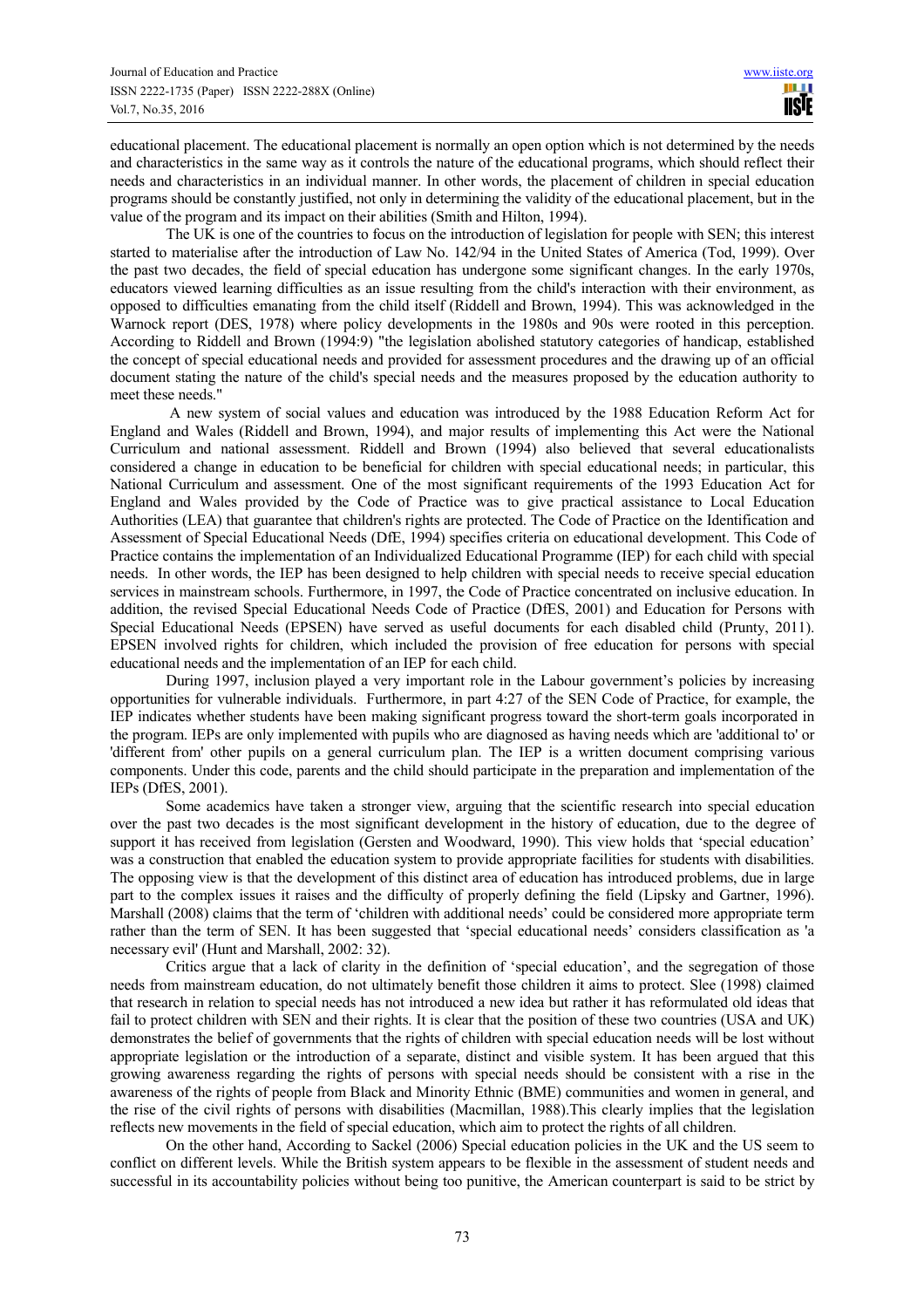placing too much accountability on educators and policymakers. Unlike the US model, the British model gives children with disabilities the option to withdraw from high stakes exams, but no consequences for the school administration. In addition, inspectors in the UK have to ensure students with disabilities have access to the whole curriculum and are provided with a balanced curriculum of their own. Such job description seems to be absent in the American system, with students losing out on some type of enforcement measures (ibid). Another difference between the two countries refers to the movement of students between schools. Parents in the UK can move their children freely, as opposed to the US where parents have to pay for the education of their children if they move them out of their local schools. He claims that, ''The United States should also learn from the English system that maintaining accountability in schools does not necessitate the use of punitive sanctions'' (P: 612).Therefore, Children with SEN need the special Safeguards of regulation created to safeguard them.

## **3.1 Defining the Term 'Special Educational Needs'**

The definition of 'special education' has raised considerable debate among professionals, parents and the individuals directly involved. Certain terminologies have emerged to describe those people needing particular types of education, including: *'exceptional children'*, '*handicapped children'* and '*children with special education needs'*. These children are recognised as having mental, emotional, physical or social needs which, following a diagnosis may require therapeutic intervention or special care by qualified specialists (Foreman, 2009). The term 'Special Educational Needs' (SEN) was proposed by the Warnock Report (Department of Education and Science, DES, 1978) in an attempt to raise social acceptance of individuals with disabilities, as well as to re-conceptualise special education in Britain (Adams, Swain and Clark, 2000). Prior to this term, statutory categories had been used, which also included terminology such as 'disabled'. However, the use of the term 'special educational needs' has been controversial and has generated extensive debate in the academic literature. For example, Gross (2002) regards the term as nebulous and inappropriate, while others claim that it encourages discriminatory practices, arguing that any child might, at times, experience learning difficulties (Solity, 1991).

 A further argument suggests that 'special' emphasizes the powerlessness of these children rather than giving them dignity (Corbett, 1996). Meanwhile, Tomlinson (1985, cited in Skidmore, 2004) questions whether this new terminology created an administrative label that effectively determined the educational careers of children. Regarding the most appropriate terminology, I argue that the term 'special needs', used to describe individuals, could reduce stigma and marginalization. Previously, terms such as 'handicapped' or 'mentally retarded' were used and are examples of the deficit model of disability (Adelman, 1996). The concept of 'special education' encompasses a wide range of disabilities and special characteristics. As Farrell (2004) stated: "every child is unique and there is a wide spectrum of SENs that are frequently inter-related" (p: 13).

Over the last three decades many of the above terms have been used synonymously with 'special education', despite having different meanings. For example, the term 'handicapped' refers to difficulties in performing a task the way it is normally performed(Farrell, 2001).While *'disabled'* refers to lasting physical or mental impairment that causes an individual difficulty in performing particular functions, therefore reflecting deficit in the functional performance and effectiveness of an individual (Kittay and Carlson, 2010). '*Developmental disability'* describes factors that affect the development of a child, mentally, physically or as a functional limitation in major life activities which requires the provision of special services or treatment for a long period (James and Harris, 2010). In contrast, '*special education'* can be described as the science that deals with the categories of exceptional children in terms of measurement, diagnosis and the preparation of educational programs and teaching methods appropriate to them (Rousan, 1998). Therefore, 'special education' refers to the provision of suitable education for those children who do not have typical needs; it does not necessarily describe education for those children who are disabled or handicapped, as per the definitions above. For this reason, there is considerable controversy and confusion over the use of these terms (Ronald, 1992). Formal definitions have also been provided in this area. The Special Educational Needs Code of Practice (DfES, 2001) defines the term 'special educational need' as: "a learning difficulty which calls for special educational provision to be made" (p: 6).

This Code of Practice issued by the DfES reveals that children have a learning difficulty if they:

"a) have a significantly greater difficulty in learning than the majority of children of the same age; or b) have a disability which prevents or hinders them from making use of educational facilities of a kind generally provided for children of the same age in schools within the area of the local education authority ;c) are under compulsory school age and fall within the definition at (a) or (b) above or would do so if special educational provision was not made for them" (p:6).

According to the International Standard Classification of Education (1997, cited in Gymah, 2006: 24) the concept of children with special educational needs included those failing in school for various reasons, adding that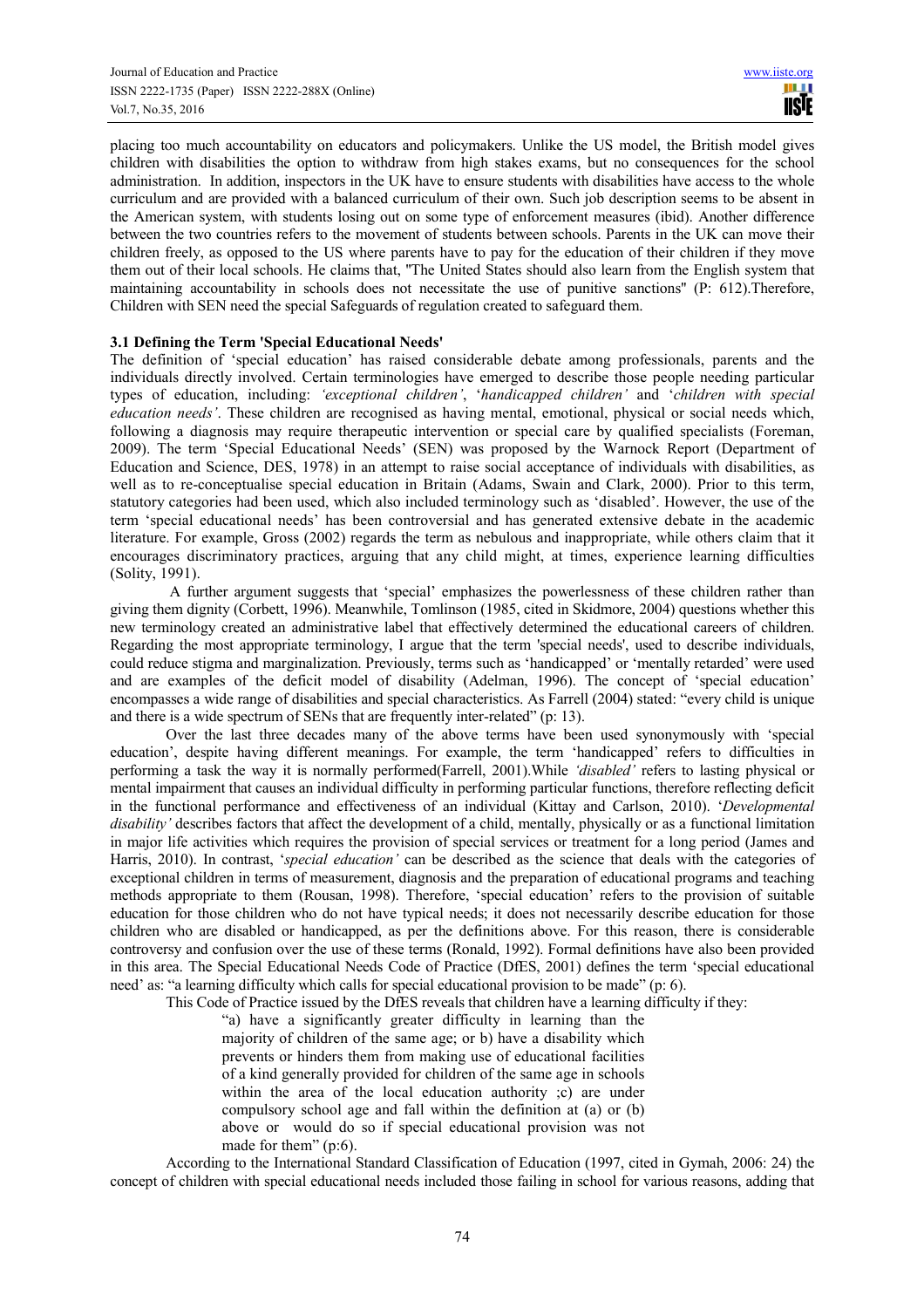SEN includes the need for additional support. In other words, it relates to the extent to which schools adapt their curriculum, teaching and organisation in order to encourage efficient and effective learning for these pupils. Following this definition, specific disabilities could be understood to mean conditions such as difficulties with listening, reading, arithmetic, writing, written expression, handwriting and spelling.

The UK government's Green Paper on Excellence in Education suggested that SEN children form a readily defined group with common characteristics and that this group includes children from disadvantaged families as well as those pupils with a Statement of SEN (DfEE, 1997). Therefore, children are identified as having SEN on the basis of the difficulties they experience in school, rather than impairments or medical conditions (DfES, 2001). Dyson (2005) point out that since this system of identification lacks 'objective' measures of impairment, around 18% of children in primary schools can be identified as having SEN. This can make it difficult for teachers to understand the various categories of children with SEN (Pearson, 2005).The Special Educational Needs Code of Practice (DfES, 2001) did not classify various types of SEN. Similarly, many feel that categorisation should not be used (Hunt and Marshall, 2002) since it does not fit the concept of inclusion, which seeks to remove barriers and ensure equal opportunity for all (Ainscow, 2005). This lack of coherence can have long-term consequences. Florian, (2003) says that those children: "rarely fit categorical descriptions of difficulty and not all disabilities give rise to special educational needs, nor are all special educational needs a result of a disability" (p:102).

This definition emphasised that categorisation may have no educational relevance. Furthermore, notions of special educational needs have not eliminated categorisation from the education system, (Adams et al, 2000:234), and this has resulted in difficulties with resource allocation in relation to children with SEN (Florian, 2002). In contrast, Armstrong, (2003) claims that effective categorisation can be helpful to describe a condition, indicate a cause and predict the long-term future. Categorising children as having intellectual disabilities or emotional and behavioural difficulties, or any other category, is therefore likely to continue. This debate highlights the fact that the changes in the field of special education have not been universally accepted, although these debates have endeavoured to solve problems faced by, and attitudes towards, persons with disabilities (Slee, 1993).

It can be concluded that the aim of the provision offered by education authorities is to ensure that student with special educational needs achieve a degree of social acceptance and vocational education which meet the needs arising from their disability. It can be seen from the above definitions that special education takes the form of a series of specialized educational programs, which are used with individuals with SEN, most of whom show a marked deviation from the level of their peers. The aim of these programs is to help them to achieve their best, develop their abilities to the fullest extent, and adapt and actively participate in the construction and development of their society.

# **3.2 Types of 'special educational needs'(SEN)**

As the Special Educational Needs Code of Practice (DfES, 2001) notes that, there are many types of special need, and this has resulted in controversy over the categories used for identifying special educational needs (Farrell, 2004). However, this present research will explain the most common terms used both nationally and internationally to describe student with intellectual disabilities, including 'learning disabilities' (UK), 'developmental disability' (Canada and Australia) and 'Intellectually Disabled' (I/D) (USA). In this literature review, I will discuss some thoughts on the specific or synonymous term I/D and the rationale behind it.

# *3.2.1 Learning Disability (L/D)*

'Learning Disability' (L/D) is also refers to as a 'learning disorder' or a 'learning difficulty', and can refer to several disorders. The common feature of these disorders is that the person experiences difficulties in learning through conventional methods of education. The UK uses the term, 'learning disability' to describe student with an intellectual disability, which denotes a series of developmental disabilities or conditions accompanied by a more or less severe cognitive impairment, such as dyslexia (Emerson and Heslop, 2010). As Kwok and Katz (2009) found, there are several terms used globally, and the most common term is 'intellectual disability' (I/D). In contrast, in the United States, The American Association on Mental Retardation (1992) uses the term 'learning disability' which is defined as: "… a disorder in one or more of the basic psychological processes involved in understanding or in using language, spoken or written, which may manifest itself in an imperfect ability to listen, speak, read, write, spell, or do mathematical calculations" (Yvonne and Batshaw, 1992: 366).

It should be noted that this definition contains the idea of psychological process. Birnbaum (2010) notes that the term 'learning disability' refers to children who either have a learning disability in acquiring new skills or who learn at a different rate to their peers (p:11). Student with learning disabilities are not a dissimilar group, regardless of the defined terminology, or the wording of different terms (World Health Organization, 1996). Conventionally, the UK has provided services for people with learning disabilities through four categories: mild, moderate, severe and profound (Department of Health, 2010). Luckasson et al (2002) highlighted the controversy about the diagnosis and classification of I/D through institutional care. In the UK, researchers concerned with special education are concerned with the process of diagnosis and measurement for student with intellectual disabilities. Additionally, diagnosis has begun to be conducted through collaboration between paediatricians,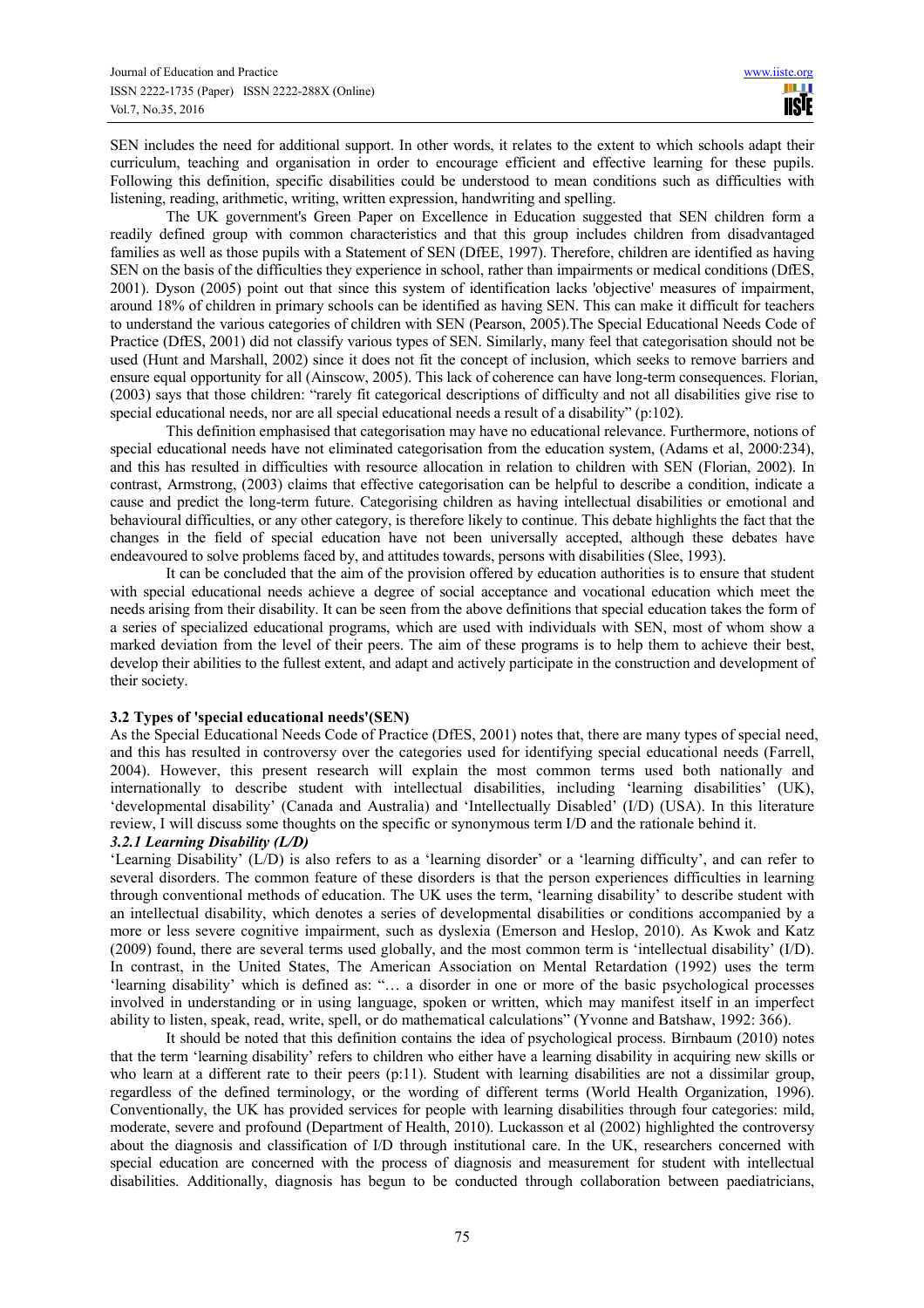educators, social service providers and mental health professionals. There are many barriers to the identification of appropriate services for a diversity of reasons, including shortage of in-service training courses for professionals and inadequate quality criteria for the measurement and diagnosis of people with mental retardation, especially in developing countries (Bhaumik, 2009).There is considerable controversy around the world about the criteria of diagnosis and assessment for people with 'learning disability' due to the fact that these are not appropriate for the diagnosis and evaluation of people with I/D. It is apparent that there have been several terms for 'learning disability' over time, which may have increased the social stigma. According to Emerson and Heslop (2010), some countries, and particularly the US and Canada, use the definition of 'learning disability' to indicate a person with a problem such as dyslexia.

# *3.2.2 Developmental disability*

In the USA and Canada, the term 'developmental disability' refers to a permanent disability that occurs due to mental and/or physical defects evident prior to the age of 18. 'Developmental disability' includes disorders such as mental retardation, autism, cerebral palsy, epilepsy and other neuropathy (Odom et al., 2009). The term 'developmental disability' was used in the US in 1970 within the Developmental Disabilities Services and Facilities Construction Act (PL 91–517) as a term interchangeable with the term 'mental retardation'' (Foreman, 2009: 18). However, Australian health services use the same term to describe people with mental retardation. According to Roberts (1994:1) developmental disability' can be defined as:

> **"**...... a severe chronic disability that results from mental and/or physical impairments that are manifest before the age of 22 and are likely to continue indefinitely, resulting in substantial functional limitation in two of more of the following areas of life: self-care, receptive and expressive language, mobility, capacity for independent living, learning, and economic self-sufficiency".

It can be seen that the age of 22 is the cut-off point for a person being deemed to be intellectually disabled, while the previous definition in the AAMR Act (2002) set the age at 18. Regardless of the precise age (whether 18 or 22), a defining feature of this type of disability is that it occurs during a person's formative years.

# *3.2.3 Intellectual Disabilities (I/D)*

There has been much discussion and controversy regarding the history and evolution of 'Intellectual Disabilities' (I/D). This interest began through the making of provision for individuals but there was no general academic interest in the area (Armstrong, 2003). It was seen that children with special needs were not able to benefit from the educational programs provided for the general population without additional support. They could not be provided for unless account was taken of special legislation made for the handicapped (Adams, 1989). Tuffrey (2003:1) shows that: "People with intellectual disabilities are among the most disadvantaged groups in society".

In recent years, the field of Intellectual Disabilities (I/D) has been subject to significant amendment which has clearly affected what is contained in the legislation, as well as educational programs captioned for each category of I/D. This I/D field has received a great deal of interest from many countries, where legislation has been enacted to ensure that the children with I/D receive the optimum education. In the US context, the concept of I/D first appears in legislation such as the general law 1994 / 142 (the Education for All: Handicapped Children Act) which was designed to improve and develop services for children with I/D. In addition, throughout history, negative attitudes have been displayed towards children's with special needs (Weijers, 2000). A disabled individual was seen to be a financial burden on society (Rousan, 1998). The field of I/D has witnessed many changes, both negative and positive, towards members of this category throughout time (Azza, 2001: 149).

The term I/D developed through the efforts of individual organizations which were concerned with certain disabilities (Slater, 1979). For example, in the early nineteenth century, efforts were made by educational pioneers around the world, such as Itard, Seguin and Montessori. According to Karyoti, et al, (1995), there have been four basic stages in the history of attitudes to I/D. The first stage was genocide. Human societies in ancient times got rid of weak and disabled children, the most prominent example being "Plato's Republic" which recommended the removal of persons with disabilities outside the boundaries of the state until they were destroyed. The second stage was neglect, in which people with intellectual disabilities were left alive in the community, but abandoned without any help. The third stage related to fundamental care, as with the weak, sick, disabled and other disadvantaged groups in society, where people with intellectual disabilities were provided with homes, food and drink. Finally, the fourth and current stage is to provide special education and rehabilitation services.

# *3.2.3.1 Definitions of I/D*

At present, a variety of terms, definitions and classifications of 'intellectual disability' are accepted. Practitioners in the UK tend to use the term 'learning disability'. According to the Emerson and Heslop (2010), the term 'intellectual disability' should be considered interchangeable with the term 'learning disability'. There are several interchangeable terms in common use, including 'intellectual disability', 'developmental disability', 'learning disability' and 'mental retardation'. In this present research, the definition of these terms will be discussed. The last century witnessed the emergence of many of the terms which reflect the concept of mental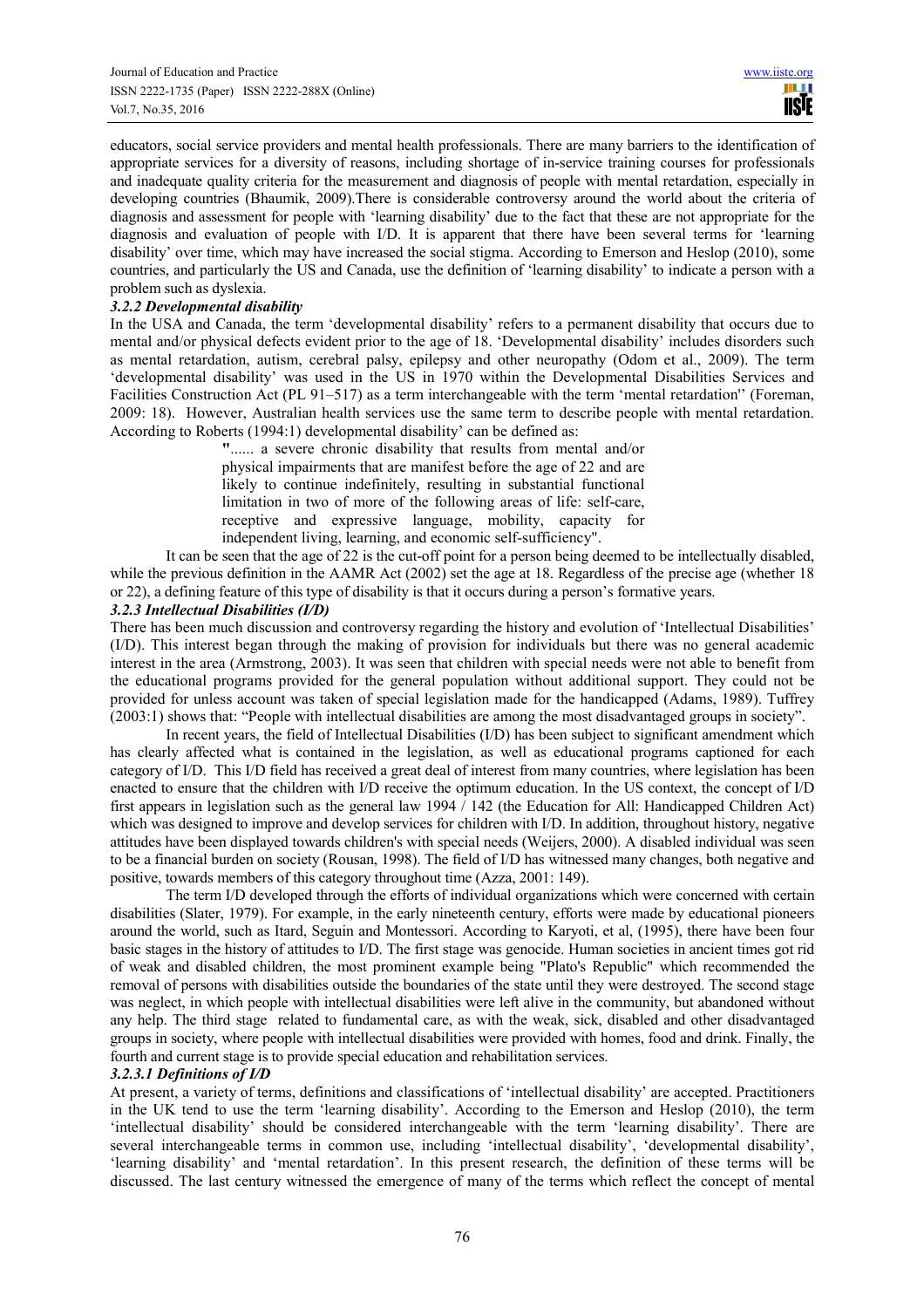retardation, such as 'mental impairment', 'mentally handicapped', 'mental deficiency' as well as the term 'mentally feeble minded' (Wen, 1997). According to Gulliford and Upton (1992), the concept of I/D is hidden and encompasses a wide range of difficulties. There is considerable controversy about classification and terms in specific use for people with I/D.

In the 1970s, there were a lot of issues presenting obstacles to children with I/D in terms of their inability to achieve their educational needs. These were the subject of controversy and confrontation on the pages of scientific and professional journals (Macmillan, 1988). The definition of 'intellectual disability', in terms of its classification and measurement, was at the heart of the controversies, and was considered one of the main obstacles to improving the structure of programs that serve the needs of people with intellectual disability (Reid and Knight, 2006). The definition of I/D is very 'uncertain' particularly as there is no single unique approach for the identification of these 'disabilities'. As a result, a child might be deemed to fall into this category in one school setting but not in another. Hallahan and Kauffman (1994) confirmed that the widespread interest in mental disability by the various categories of scientists and professionals led to an evolution in the understanding of this phenomenon and the determining of its causes. The difficulty has arisen in arriving at a definition of 'mental retardation' which is comprehensive, accurate and acceptable to various scientific and professional groups. Some of the definitions reflect the theories of causation, while others attempt to describe I/D.

Forness and Polloways (1987) stated that those who are working and interested in the field of mental retardation were still unsure of the appropriate way to define and classify the people who suffer from mental retardation, specifically the category of 'mild retardation', around which there was still a great deal of controversy (p:221). MacMillan (1988) also indicates that the pluralism in the label of 'mental retardation' had increased vagueness concerning the definition and diagnostic potential in this category, which has weakened the credibility of its scientific description. Kavale and Forness (2000) emphasised that:

"Although L/D has experienced unprecedented growth and has had a significant impact on special education, it remains among the most problematic classifications because of vagaries and antagonisms surrounding definition" (p: 239).

According to Kidder-Ashley, Deni and Anderton (1990) "...since its introduction roughly 40 years ago, the special education category of 'specific intellectual disabilities' has been the subject of ongoing debate and controversy." (P: 65).

Thus, the modern trend in special education is to use the term 'intellectual disability' (Meservy, 2008). He also explained the reasons for the change in name:

 "The name 'mental retardation' has been associated with negative connotation and does not always communicate dignity or respect. A quick dictionary search of the term 'mental retardation' includes several definitions with the connotation 'derogatory term' linked to them. 'Retardation' further implies a static course instead of a dynamic and variable one. This is often causing for the practitioner, health insurers and providers to classify problems in the individual's functioning as a 'long-standing' function of the individual's mental retardation" (p:7).

Also, he indicated that there were four reasons for changing the use of 'intellectual disability': the abolition of stigma; improvement in the level of understanding; using measurement and evaluation for the diagnosis of the situation; and the ability to describe people with mental retardation depending on the category (ibid). In contrast, Klitze (2008) asserts that the notion of mental retardation often related a negative significance and denoted a lack of human respect. The rationale for using this term appears to be linked to a combination of social, scientific and philosophical factors. Clearly, it can be seen that the most important of these reasons is that the use of the terms 'mental retardation' and 'mental deficiency' can produce a negative reaction in the families of those who suffer from low mental capacity, whereas the use of the term 'intellectual disability' offers the general impression that the process of growth in all mental processes is ongoing, but not at the same rate as the general population.

 With regard to the American Association on Mental Retardation (AAMR) definitions, the AAMR emerged as a result of criticisms targeting the psychometric definitions, which depend solely on criteria for mental capacity standards in the definition of mental retardation. Its origin was also a result of criticisms of the social definitions of social validity being used in the definition of mental disability. As a result, AAMR (1992) adopted the Heber (1961) definition, which indicates that:

> "Mental Retardation refers to sub-average general intellectual functioning which originates during the developmental period and is associated with impairment in adaptive behaviour." (Smith, 1999:

381)

The above quote emphasises that the most important characteristic of this definition is its comprehensiveness, which made it a basis for other definitions (AAMR, 1992), although it also faced criticism with regards to the level of decline of the overall average in measures of intelligence. Under these standards, with a population mean of 100 and standard deviation of 15, any score of 85 or less might be diagnostic of mental retardation (Smith, 2007). Moreover, the Heber (1961) definition was reviewed and revised by Grossman (1983)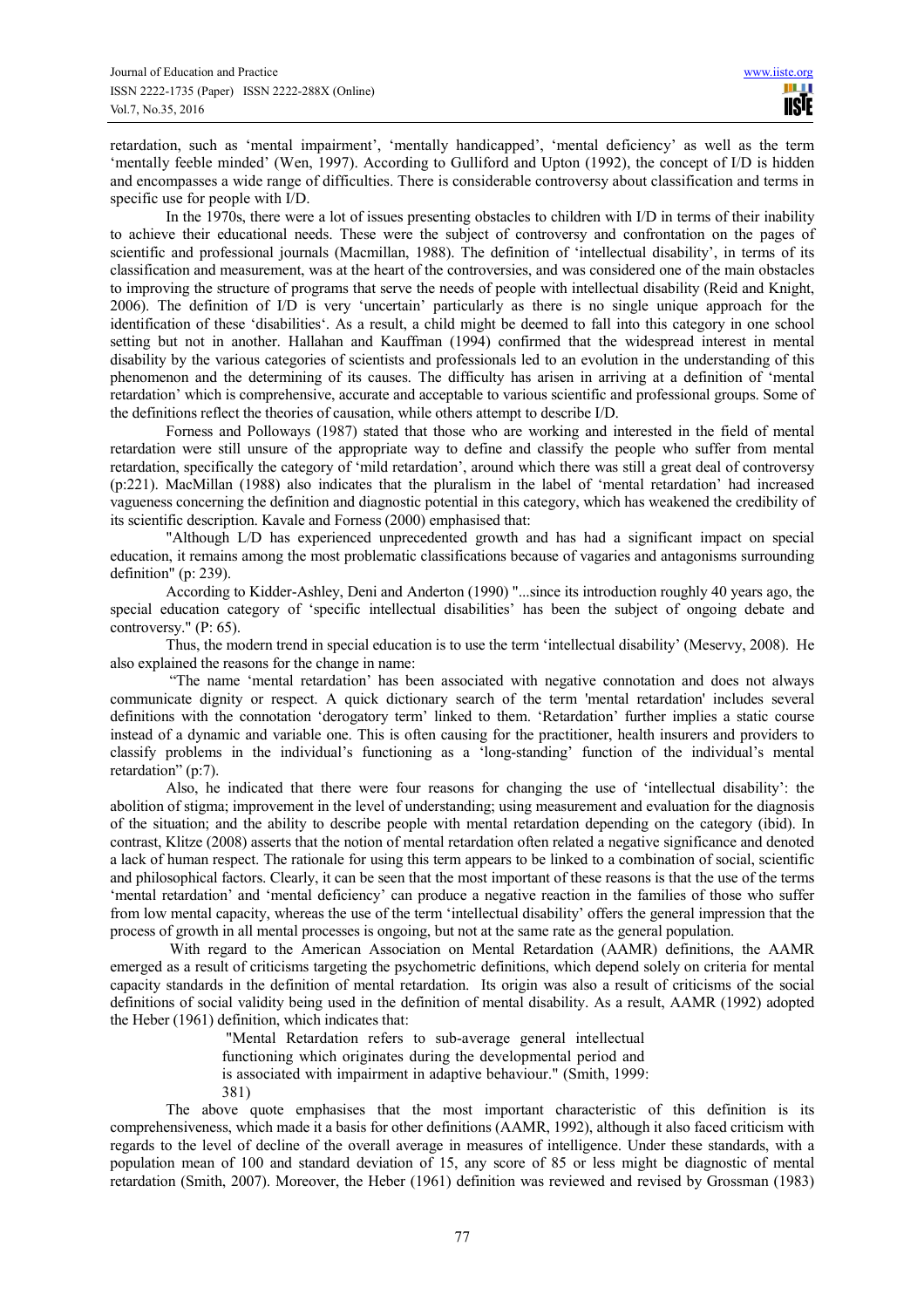who defined 'mental retardation' as: "Significantly sub-average general intellectual functioning existing concurrently with deficits in adaptive behaviour and manifested during the developmental period" (p:5)

This definition indicated that there are clear differences between the definitions of Heber (1961) and Grossman (1983). This specification meant that an IQ test which represents the boundary between individuals with and without a disability is defined by Heber as being between 84-85 points on the Wechsler and Stanford Binet Scales, while the Grossman definition suggests a score of 85 to 70 on the same standards. The second difference is that, on Heber's definition, the proportion of mentally retarded individuals in the community was 16%, in contrast to the proportion of mentally retarded individuals in the community as defined by the Grossman scale being from 16% to approximately 2.25%. As a result, Grossman's definition remained acceptable in the field of special education and has been adopted by AAMR (1992). According to this definition, I.Q. and adaptive behaviour standards are considered as major points in the definition of mental retardation.

#### *3.2.3.2* **The American Association on Mental Retardation (AAMR) Definitions**

The AAMR published the most recent revision of its manual on the definition and classification of mental retardation in 1992. This definition involves crucial changes. It stated as follows:

> "Mental retardation refers to substantial limitations in present functioning. It is characterized by significantly sub-average intellectual functioning, existing concurrently with related limitations in two or more of the following applicable adaptive skill areas: communication, self-care, home living, social skills, community use, self-direction, health and safety, functional academics, leisure, and work. Mental retardation manifests before age 18" (Lukasson et al., 1992:1)**.**

As illustrated above, there was almost unanimous agreement on the formula by which to determine mental disability: mental performance should be below average, and deviate from the average by two standard deviations or more. Mental performance should be accompanied by deficiencies in adaptive behaviour in two or more areas and mental retardation should occur before the age of 18 years. This definition has also sought to bring about the abolition of the traditional classifications of mental retardation i.e. mild, moderate, severe or profound. It provides the concept of support to include the capabilities, resources and necessary strategies for an individual who has a mental retardation in order to be able to learn and progress, while also establishing relationships within the work and home environments. This provides an opportunity for enhancing self-reliance, productivity and the ability of these individuals to integrate into the community.

In addition, there are different levels of support available, related to the strengths and weaknesses of individuals with mental disabilities, varying from 'intermittent' to 'pervasive'. 'Intermittent support', either high or low intensity, occurs during transition periods in a person's life, such as job loss or health crisis. 'Limited support' occurs on a regular basis for a short period of time, but the nature of support tends to be more intensive than in intermittent support. 'Extensive support' occurs on a daily basis in home, school or work, often over a long time. 'Pervasive support' is the most intense and is provided in home, school and/or work over the course of the individual's life (Wehmeyer, 2003). However, on the definition of mental retardation used by the AAMR (2002):"Mental retardation a disability characterized by significant limitations both in intellectual functioning and in adaptive behaviour as expressed in conceptual, social and practical adaptive skills. This disability originates before age 18" (Lukasson et al., 2002: 8).

This definition includes three core elements of (a) significant limitations in intellectual functioning, which refers to the individual's ability to think, plan, solve problems faced in everyday life, understand complex ideas and learn quickly, all of which involve a degree of intelligence that can be inferred from the results of intelligence tests; (b) significant limitations in adaptive behaviour, which includes conceptual skills in receptive and expressive language, the ability to read and write, social skills and scientific skills that are embodied in the personal activities of daily life such as eating and drinking habits, and the ability to move safely in all environments where the individual lives, and (c) onset through the developmental period. These were the most prominent elements in the definition of the American Association on Mental Retardation in 1992 and 2002 (AAMR, 2002).

With regard to the use of classifications with the intellectually disabled, as Zigler and Phillips (cited in Keogh, 2005) has emphasised that:" systems of classification must be treated as tools for further discovery, not as bases for polemic disputation"(p: 100). Reindal (2008) adds that the classification process in the field of special educational needs has actually served to increase the stigma within the discipline. It can be suggested that here are different kinds of I/D such as mild I/D; moderate I/D and severe I/D. The levels must be diagnosed and then appropriate educational programs must be provided through Individual Educational Plans.

It should be noted that the concept of 'mental retardation' went through several stages, aiming to formulate a comprehensive and clear concept which can determine the eligibility of individuals for special education services in the field of mental retardation. As a consequence, this category requires appropriate training and developmental programs. The old definitions of 'mental retardation' were primarily focused on the level of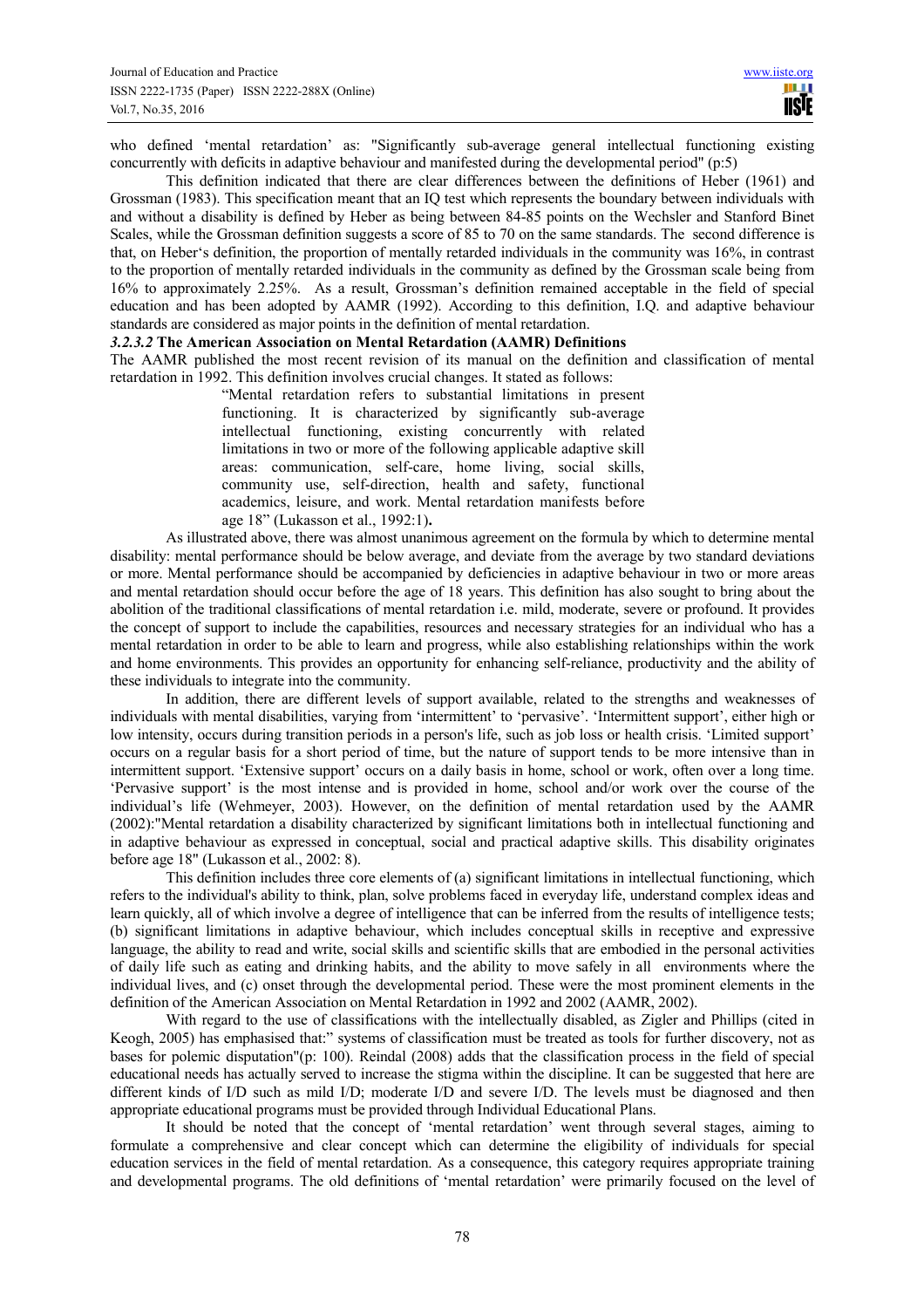disability of the individual, in contrast to the more modern definitions of the AAMR (1992; 2002). These have focused on the amount of support and assistance needed by an individual, and the importance of their role through knowledge of the necessary sources and strategies for the individual. This in turn works on supporting the progress and the learning issues of the individual with mental retardation (Wehmeyer, 2003**).** Schroeder and Stephen (1981) believes that the history of intellectual retardation in the US indicates enormous growth in setting the legislation required to bring about free education, treatment and work.

Having examined the development of terminology and provided a brief overview of the various recognised forms of disability, the next section will conduct an examination of the models of disability and the different perspectives arising from the literature on such a widely debated issue.

## **3.3 Disability Models**

It has been argued that the shift in emphasis from the individual level to the social level has enabled the promotion of a fundamental re-examination of the way in which people with perceived impairment are viewed by society (Priestly, 2003). This change provides the potential for the implementation of more enabling alternatives.

Some academics have argued that the oppression of individuals who are physically or mentally impaired can be seen as being a product of industrial capitalism (Finkelstein, 1980; Ryan and Thomas, 1980). Priestly (2003) argues that models should incorporate different approaches to explaining disability. For example, structural changes in the mode of production should be examined to better understand how they affect cultural understanding of a particular society regarding the actual meaning of being disabled. Effectively, the cultural values and norms of a society shape the identity of special need individuals and groups in that society.

There are two important models underpinning the definition of special educational needs; based on medical as well as social models, each one has several key beliefs. The next section will explain these two models in the context of my own research.

# *3.3.1 Medical Model*

Disability is explained by supporters of the medical model as a problem directly caused by psychological and medical factors (Oliver, 1990). This model holds that the performance of an individual with special needs is associated with his or her individual medical situation. Hahn (1986) states: "disabilities impose a presumption of biological or physiological inferiority upon disabled persons" (p: 89). A main criticism with the medical model of disability is that it focuses on the situation, the symptoms and the causes. The central argument from supporters of the medical viewpoint is that medicine is a health problem. Hence, it seeks to intervene and treat the individual and return them to a 'normal' state, that is to say, able-bodied. The view of medical scholars is crucial because Barton (1986) revealed the medical model as the predominant view held by non-disabled individuals. However, Adams et al (2000) discuss two models: the 'individual medical model' and the 'individual educational model'. Their definition of the 'individual medical model' is important as, although they see it as more humanistic, it still views disabled people as having impairments, and adheres to the deficit model. *3.3.1 Social Model* 

Oliver (1990) and Abberley (1987) proposed an alternative discourse that explains the emergence of a 'social model' of disability. This proposed model emerged as a direct result of criticism directed at the medical model. The social model considers social interaction and challenges as a basic variable in relation to disability. Thomas and Corker (2002) stated that many people focus on the response to social requirements as a basic variable as regards disability. They also explained disability as a form of social oppression due to barriers in the way of disabled individuals accessing activities, and that this impacts on their confidence and self-esteem, and ultimately their mental and physical well-being. This model occurred as a result of criticism of negative views held about children with SEN. It can be seen that these views have as their basis the notion that individuals with SEN are unable to contribute to or participate meaningfully in society.

 In the latter part of the last century, scholars such as Oliver (1990, 1996) Beresford (1994) and Middleton (1999) proposed an improved social model which directly criticises the pathological model. Middleton (1999) favours a social model "Disabled children are construed by the majority of society as non-contributing. This model implies they will also be perceived as non-participating" (p: 121).

The previous attitudes underpinning the medical model have taken a stronger view. They encourage the segregation of people with special needs as well as the exclusion of disabled people from society. This view is discriminatory, and critics argue that it demonstrates a lack of understanding of the notion of the 'social model'. In contrast, Middleton did not support the notion of exclusion:

"There is no rational basis for exclusion. Disabled children share the same right to be included as a child without impairment, and any segregated treatment should be justified with their short and long term well-being in mind." (Middleton, 1999: 139)

In a similar vein, Oliver (1990) claims that an unwillingness to accept children with special needs can be seen as a problem within society. In fact, a negative attitude towards people with special needs frequently prevents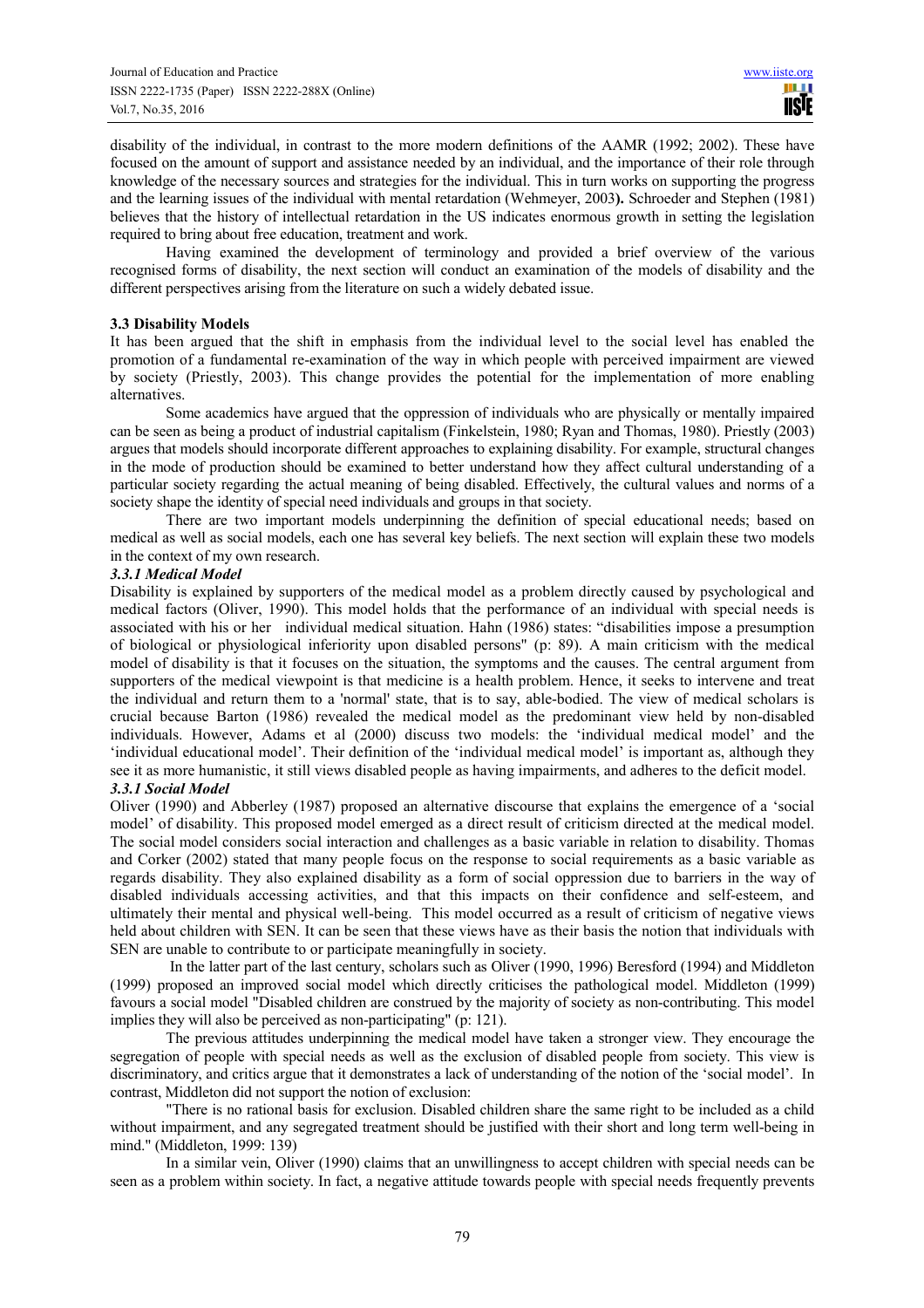them from using their right to be involved in society. Therefore, this model proposes a change from the 'individual medical model' to the 'social model' of disability. The purpose of the individual medical model is to explain disability by diagnosing individual impairment as the basis for intervention and cure as opposed to changing attitudes in society. Given that such an opinion is acknowledged, it can be seen that the social model puts forward its aim to accept disabled students in society (Oliver, 1996). The social model of disability seeks to place responsibility for additional problems faced by disabled children on society. In addition, this model of disability criticises social obstacles and constructs. An example of these is a lack of access for wheelchair users, architectural inadequacies which prevent or limit physical access to buildings, and lack of sign language interpreters (Longmore, 1987). In addition to the beliefs underpinning the medical model, the term 'disability' is associated with the medical diagnosis relating to disabled individuals and is an attempt to cure their disability as opposed to helping the disabled individual to adapt, not the person. According to Hahn (1986): "Disability stems from the failure of a structured social environment to adjust to the needs and aspirations of citizens with disabilities rather than from the inability of a disabled individual to adapt to the demands of Society" (p: 128).

Priestly (2003) reports that the social model of disability highlights on the social processes and motives that lead people with perceived impairments to be disabled and marginalised within society. Therefore, the social model is more focused on explaining the social motives and processes which result in the segregation and reclassifying of individuals with so-called impairments as "disabled" people in society.

## **4. Pedagogy for children with SEN**

There are a number of essential factors involved in properly fulfilling the needs of individual students and helping them to obtain the benefits of education. The knowledge and skills of teachers, the appropriate use of behavioural interventions, and an appropriately designed curriculum are all fundamental in the success of students with these difficulties. Generalising a universally applicable strategy is difficult given the previously stated variations among children with SEN in general and I/D in particular, other than to underline the importance of creating and implementing an Individual Education Plan (IEP) to ensure that instruction and curriculum design meet the needs of particular students. Thus, one of the most effective learning strategies is one based on individual learning which a teacher can employ in the planning of educational procedures to meet the difficulties faced by students with intellectual disabilities (Hawsawi, 2002).

Gibb and Dyches (2000) mentioned that, in terms of preparation and application, an individualised educational plan is based on a set of steps as follows. With regards to the first step, it concerns identifying the practical performance level of the student, by starting to teach the special education skill, which should be done individually through standardised reference tests, as well as those based on curricula and scientific observations. The data from these evaluative tools should give a true picture of the child's unique and special needs in the designated skills to be taught. The second step takes account of the formulation of the behavioural objective in light of the child's unique and special needs. This behavioural objective is formulated in terms of special sequential behavioural skills to be learned by students in order to achievement a wider skill. As for the third step, it involves the division of the behavioural goal, by using task analysis, into the elements of which it is composed starting from that part of the knowledge already possessed by the student. In this sense, the task of analysing the behavioural objective is the process by which the teacher recognises the elements of the behavioural objective on the one hand, and the student's mental characteristics, cognitive abilities and past experience, as well as how they learn, on the other; in so doing, these students should be provided with the most appropriate learning environment. In other words, this process of segmenting the skills represented in the behaviour target includes small gradual steps which together permit the more complex steps to be constructed leading to the achievement of the annual goals (McCormack, 1976).

## **Conclusion**

The presented chapters review a framework for the research, which focuses on four major parts. The first part involves cross-cultural issues. The Second part refers to special education needs policies. The third area is an overview of the term of SEN and its definition and disability models is presented. The fourth area is appropriate pedagogy for children with SEN

## **References**

- Abberley, P. (1987) "The concept of oppression and the development of a social theory of disability". Disability, Handicap and Society, 2(1), pp. 5-19.
- Adams, J., Swain, J. and Clark, J. (2000) " What's so special? Teachers' models and their realization in practice in segregated schools", Disability and Society 15(2): 233-245
- Adams, R. G. (1989) "Conceptual and methodological issues in studying friendships of older adults". In R-G. Adams & R. Blieszner,Older, adult friendsUp, USA: Sage.
- Aziza, S. (2001) "Special education for people with mental disabilities and visual and auditory and motor",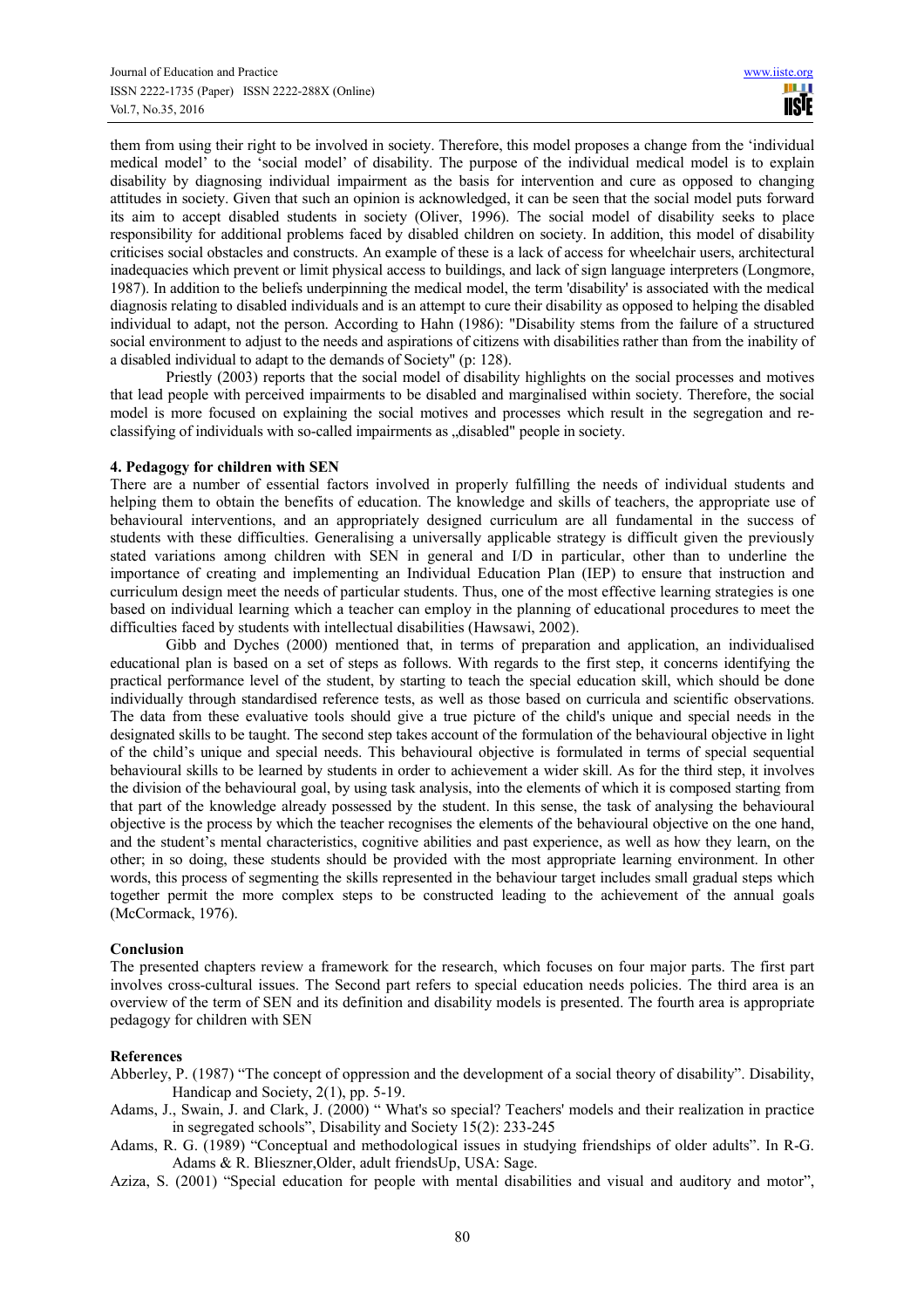Amman: Dar International Scientific and Cultural Centre for Publication and Distribution.

- Adelman, H. S. (1996) "Appreciating the classification dilemma". In W. Stainback and S. Stainback (Eds.) Controversial issues confronting special education: divergent perspectives" (2st ed.). Boston: Allyn and Bacon.
- Ainscow, M. (2005) "Developing inclusive education systems: what are the levers for change?" Journal of Educational Change 6(2):109-124.

American Association on Mental Retardation. (1992) "Mental Retardation". (9<sup>th</sup> ed.) Washington D.C.: AAMR.

- Armstrong, F., Barton, L. (1999) " Is there anyone there concerned with human rights? " Cross-cultural connections, disability and the struggle for change in England. In Armstrong, F., Barton, L., Ed. Disability human rights and education: Cross-cultural perspectives, Buckingham: Open University press.
- Armstrong, D. (2003). "Experiences of Special Education: Re-evaluating Policy and Practice through Life Stories", (1<sup>st</sup> ed). London

Barton, L. (1986) " The Politics of Special Educational Needs, Disability, Handicap and Society", 1(3): 273-290.

- Beresford, B. (1994) Coping with the care of a severely disabled child". Health and Social Care in the Community 4(1): 155-163.
- Birnbaum, R (2010) " Choosing a School for a child with Special Needs".  $(6<sup>th</sup>$  ed). London: Jessica Kingsley Publishers.
- Bhaumik,S.(2009) "Faculty of Learning Disability", Royal College of Psychiatrists, Leicester Frith Hospital, Groby Rd, Leicester
- Corbett, J. (1996) "Bad-Mouthing: The Language of Special Needs". London: Falmer Press.
- DfES. (2001b) "the Special Educational Needs (SEN) Code of Practice". London: DfES
- DfE. (1994) "Code of Practice on the Identification and Assessment of Special Educational Needs". London, **HMSO**
- DES. (1978) "Special Educational Needs (The Warnock Report) ", London: HMSO.
- Department of Health. (2010) " Raising our sights: Services for adults with profound intellectual and multiple disabilities". London.
- Dimmock, C and Walker, A. (1999) " Globalization and Culture .Tension in educational policy reform". Changes: Transformations in education, 2(2): 93-105.
- Dyson, D. (2005) "Philosophy, politics and economics? The story of inclusive education in England," In Contextualising Inclusive Education: Evaluating old and new international perspectives, ed. Mitchell, D., 63-88.Routledge. Echolar ID: 3b1750.
- ElZein, H.L (2009) "Attitudes toward inclusion of children with special needs in regular schools (A case study from parents' perspective) ". Educational Research and Review, 4 (4): 164-172.
- Emerson, E and Heslop, P. (2010) " A Working Definition of Learning Disabilities" (Report No.1), London: Department of Health
- Farrell, M. (2004) " Special educational needs: a resource for practitioners". (1<sup>st</sup> ed.) London: Paul Chapman Publishing.
- Farrell, M. (2001) *"* Community progress resources funding inclusive target access: standards &special educational needs". British Library Cataloguing in publication data.
- Finkelstein, V.(1980) "Attitudes and disabled people: issues for discussion". New York: World Rehabilitation Fund.
- Foreman, P. (2009) "Education of Students with an Intellectual Disability: Research and Practice". (4<sup>th</sup> ed). Information Age Publishing, Charlotte, NC, 237
- Forness, S. R. and Polloway, E.A. (1987) "Physical and Psychiatric Diagnoses of Pupils with Mental Retardation Currently Being Referred for Related Services*".* Education and Training in Mental Retardation 22(4):221-229.
- Fredrickson, N., Osborne, L. A., & Reed P. (2004). "Judgments of Successful Inclusion by Education Service Personnel". Educational Psychology 24: 263- 290.
- Florian, L. (2003) "Editorial*",* Journal of Research in Special Educational Needs, 3(2) 102-103.
- Fred, A. (1986) "Special education", London: Group Limited.
- Gersten, R., and Woodward, J. (1990) "Rethinking the regular education initiative: Focus on the classroom teacher", Remedial and Special Education, 11(3): 7-16.
- Gibb, G. and Dyches, T. (2000) "Guide to Writing Quality Individualized Education Program*s",* Boston: Allyn & Bacon.
- Grossman, H. J. (Ed.) (1983) " Classification in mental retardation " (Rev. ed). Washington, DC: American Association on Mental Deficiency.
- Gross, J. (2002) "Special educational needs in the primary school a practical guide" ( $4<sup>th</sup>$  ed.). Buckingham: Open University Press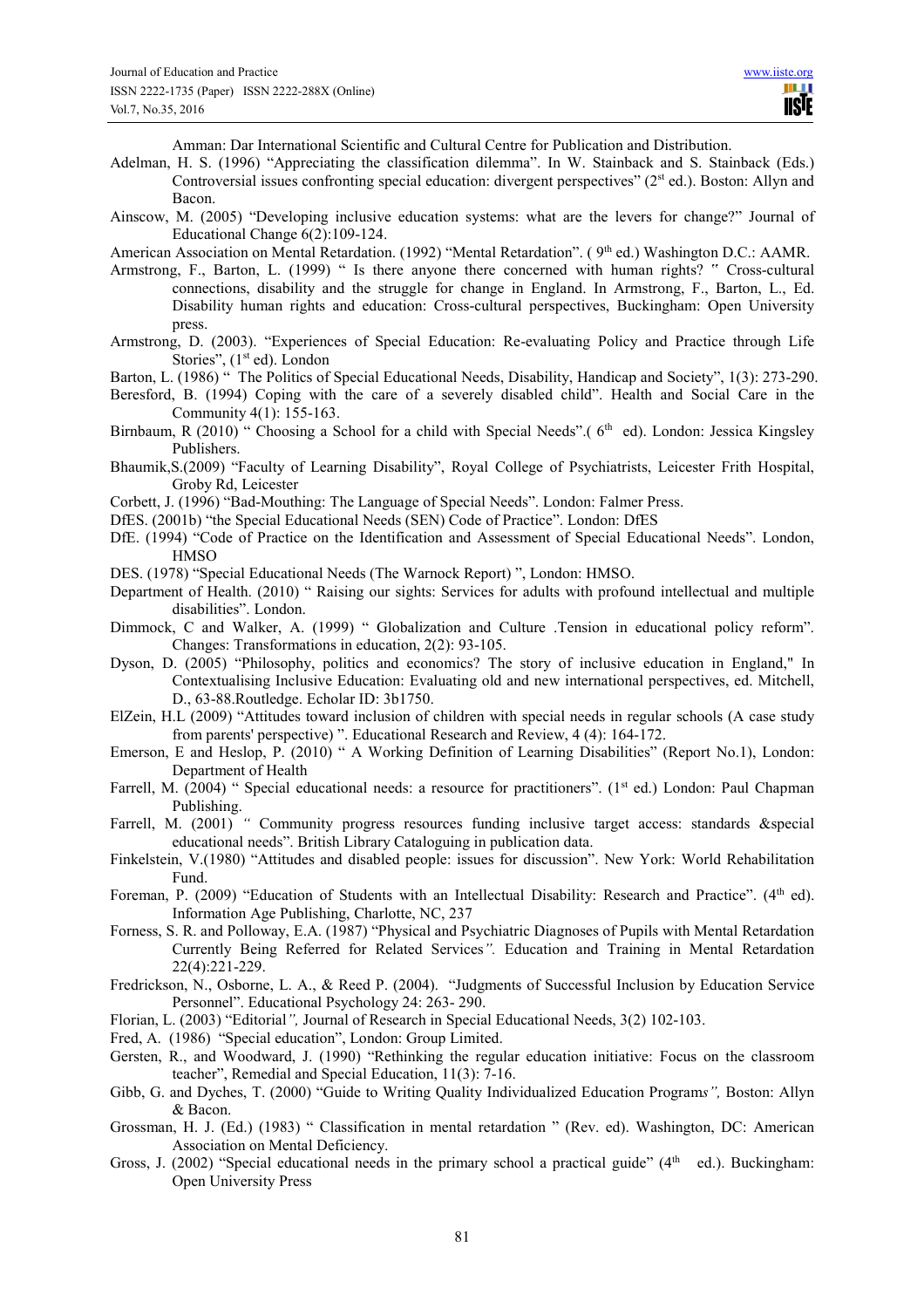Gulliford, R. and Upton, G. (1992) "Educational Needs Special Curricula", London: Routledge.

- Gymah, E. (2006) *"*Teacher's Attitudes to Inclusion in Ghana", (Doctoral thesis). Retrieved from: http://etd.ohiolink.edu/search.cgi?q=&field=&pagesize=100
- Hahn, H. (1986) "Public support for rehabilitation programs: the analysis of US disability policy". Disability, Handicap and Society, 1(2):121-138.
- Hallahan, D and Kaufman, J. (1994) "Exceptional children: Introduction to special education". (6<sup>th</sup> ed). Boston: Allyn and Bacon
- Haralambos (1996) " Sociology: a new approach. Causeway Press
- Hawsawi, A. (2002) "Teachers' perceptions of computer technology competencies: Working with students with mild cognitive delay" (Doctoral dissertation). Idaho, USA: University of Idaho.
- Heber, R.F. (1961) "A Manual on Terminology and Classification in Mental Retardation, American". Journal of Mental Deficiency, 64 (Monograph)*.*
- Hofstede, G. (2001) " Culture's Consequences: Comparing Values, Behaviours, Institutions and Organisations Across Nations". London: Sage
- Hofstede, G. (1997) "Cultures and organisations: Software of the mind". New York: McGraw-Hill Hofstede, G. 1993, 'Cultural Constraints in Management Theories', Academy of Management Executive, vol. (7), 1, pp. 81-94.
- Hofstede, G. (1980). " Culture's Consequences: International Differences in Work- Related Values". London: Sage Publications.
- Hunt N. and Marshall, K. (2002) " Exceptional children and youth " (3rd Ed), Boston: Houston Mifflin Company.
- James, C. and Harris, M. D. (2010) *"* Intellectual disability: A Guide for Families and Professionals", Oxford University Press.
- Karyoti, Y; Carcinoid, A and Samadi, J. (1995) " Introduction to Special Education". (1th): United Arab Emirates: Dar Pen Publishing.
- Kavale, K.A and Forness, S.R. (2000) " What Definitions of Learning Disability Say and Don't Say": a critical analysis. Journal of Learning Disabilities, 33 (3):239-256.
- Keogh, B.K (2005) " Revisiting Classification and Identification", Learning Disability quarterly, 28(2):100-102.
- Kidder, A. D. Deni, D.R and Anderton, J.B. (1990) " Learning disabilities Eligibility in the 1990: An analysis of state practices". Education, 121(1):65-72.
- Kittay, E and Carlson, L. (2010) " Cognitive disability and its challenge to moral philosophy", London: Blackwell
- Klitze, M. (2008) "Working with families of children with developmental disabilities". (Report No. 1556-7575). Child and Adolescent Behaviour Letter.
- Kwok, H. and Katz, G. (2009) "International and Cross-Cultural Issues: The Classification of Intellectual and Learning Disabilities", Meeting Report. October 26-27, 2009.
- Lipsky, D. K., & Gartner, A. (1996). "Inclusion: What it is, what it's not, and why it matters". Exceptional Parent, 24(9), 36-38
- Longmore, P. (1987) " Uncovering the Hidden History of People with Disabilities". Reviews in American History, 15, (3): 355-364. The Johns Hopkins University.
- Luckasson, R., Coulter, D. L., Polloway, E. A., Reese, S., Schalock, R. L., Snell, M. E., Spitalnik, D. M. & Stark, J. A. (1992). " Mental Retardation: Definition, classification, and Systems of Supports". (9<sup>th</sup> ed.). Washington, DC: American Association on Mental Retardation.
- Macmillan, L (1988) " Issues in Mental Retardation", Education and Training in Mental Retardation, 23(4): 273-284.
- McCormack, J. (1976) " Using a Task Analysis Format to Develop Instructional Sequence", Education and Training of the Mentally Retarded, 11, 318-323.
- Meservy, M.D. (2008) " The new classification of mental retardation as ''Intellectual Disability". (Report No. 1058-1073), The Brown University, Child and Adolescent Behaviour Letter.
- Middleton, L. (1999) "Disabled Children: Social Exclusion". Oxford: Blackwell Science
- Odom, S. L., Horner, R. H., Snell, M. E., and Blacher, J. B. (2009*)* "Handbook of Developmental Disabilities". The Guilford Press: United State of America.
- Oliver, M. (1996) "Understanding Disability, from Theory to Practice", London: Macmillan, 1996, Press Ltd. Oliver, M., (1990) "The Politics of disablement", Basingstoke: Macmillan.
- Owusu-Bempah, K.(1999) " Race, culture and the child". In Tunstall, J., Ed., Children and the state. Whose problem? London: Cassell
- Petrie, P.(1994). "Play and Care, Out of Schools", Thomas Coram Research Unit, HMSO.
- Priestly, M (2003) " Disability: A life course approach", Oxford: Blackwell Publishing.
- Prunty, A. (2011) "Implementation of children's rights: What is in 'the best interests of the child' in relation to